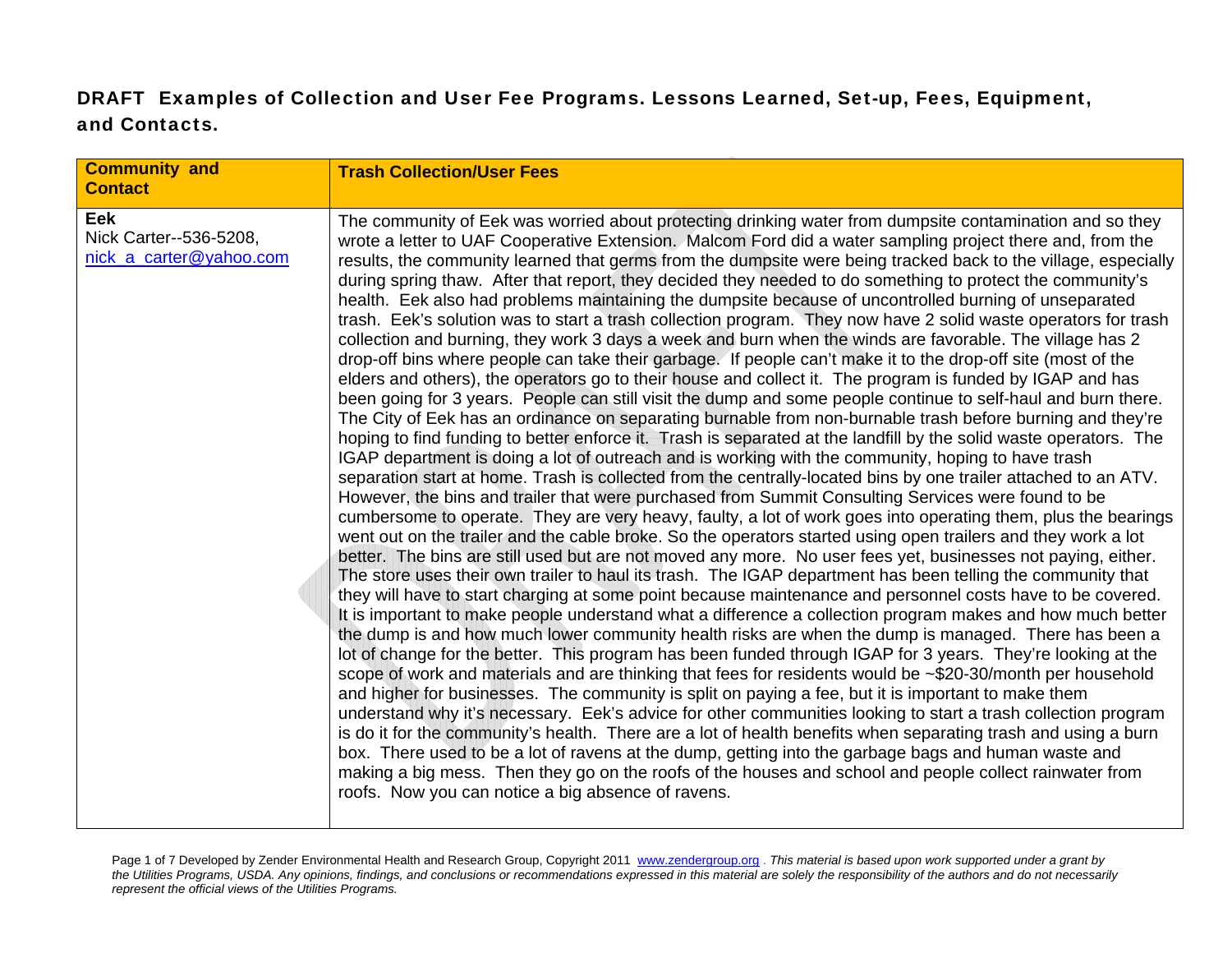| <b>Toksook Bay</b><br>David Nicholai, 427-7114,<br>nunakauyaktc@hotmail.com | Toksook Bay got a couple of different grants—an ANTHC community environmental demonstration grant and<br>one from Coastal Village Services. It took a lot of collaboration and communication between the City, the<br>Environmental Department, and CVS. They met once a month. Everything is in place to start program, just<br>waiting for IGAP funding to come through so they could hire personnel. There are two entities involved, the<br>City and the Tribe. Used City funds and will be hiring a couple of trash collectors. Each household will get 3<br>color-coded bins-one for burnable, non-burnable, and hazardous waste each. E-waste and lead acid batteries<br>are still brought to the IGAP office. Already have all the bins but they're not distributed yet. The IGAP<br>department has told the Council that sooner or later, they will have to charge a fee for this service. Then<br>they'll have to negotiate with the City and Council for fees. There are no funds for a staging area so IGAP<br>would like people to start separating trash at home. Have been doing a lot of outreach at Council meetings<br>and school, as well as at any other public gatherings of any sort, like potlucks, etc. The community is showing<br>interest and IGAP gets a lot of calls on when the bins will be available. People seem willing to participate.<br>Need to come up with an MOA between the organization and community members. Have been having the<br>kids come in and put labels and pictures on all the bins to designate what goes in them. People seem<br>disgruntled about having to pay so they're thinking of starting with a \$5 fee per household and using their<br>gaming department revenues for the rest. Thought about adding the fee to the water/sewer bill, but have to<br>discuss with AVEC and ask if they can add it. Businesses would have to pay more because they have more<br>trash. IGAP is really trying to stop people from bringing trash to the dump and want to eventually have it<br>closed to the public and only open to the operators. Finally got a grant from the Alaska Legislature to clean up<br>and improve dump and purchase a burnbox. The workers that they hire for trash collection would probably<br>have to work full-time because the village is big and the average household produces 1 bag of trash every<br>day. Will use an ATV with a trailer, maybe collecting only 1 bin (burnable, non-burnable or hazmat) on one<br>day, another the next day, etc. RuralCAP purchased the bins for them. The Tagalong trailers were custom-<br>made, discussed the design, have skis for winter, it took a long time and Ted and AJ helped. The advice of<br>the environmental staff at Toksook Bay for other communities looking into starting a trash collection program is<br>to have patience. Everything doesn't work out as planned but it will fall into place. One of the most important<br>and effective ways to get the community involved is to do outreach. |
|-----------------------------------------------------------------------------|-----------------------------------------------------------------------------------------------------------------------------------------------------------------------------------------------------------------------------------------------------------------------------------------------------------------------------------------------------------------------------------------------------------------------------------------------------------------------------------------------------------------------------------------------------------------------------------------------------------------------------------------------------------------------------------------------------------------------------------------------------------------------------------------------------------------------------------------------------------------------------------------------------------------------------------------------------------------------------------------------------------------------------------------------------------------------------------------------------------------------------------------------------------------------------------------------------------------------------------------------------------------------------------------------------------------------------------------------------------------------------------------------------------------------------------------------------------------------------------------------------------------------------------------------------------------------------------------------------------------------------------------------------------------------------------------------------------------------------------------------------------------------------------------------------------------------------------------------------------------------------------------------------------------------------------------------------------------------------------------------------------------------------------------------------------------------------------------------------------------------------------------------------------------------------------------------------------------------------------------------------------------------------------------------------------------------------------------------------------------------------------------------------------------------------------------------------------------------------------------------------------------------------------------------------------------------------------------------------------------------------------------------------------------------------------------------------------------------------------------------------------------------------------------------------------------------------------------------------------------------------------------------------------------------------------------------------------------------------------------------------------------------------------------------|
| Elim<br>Fred Daniels, 890-3737,<br>backoff2boy@yahoo.com                    | Elim received an ANTHC/RuralCAP community environmental demonstration grant. Purchased an ATV and<br>used a community member's wagon to collect trash. Had a sign up sheet where people can sign up for<br>household trash collection for \$10/month. The first month was a free month to get people interested and 34<br>homes signed up. Collection was once a week or as needed. Had problems with people paying the fee so the<br>program didn't last very long because it wasn't generating enough revenue to pay an operator and gas.<br>Looking to get it going again. Fred is currently seeking a grant to supply wages for a solid waste manager.                                                                                                                                                                                                                                                                                                                                                                                                                                                                                                                                                                                                                                                                                                                                                                                                                                                                                                                                                                                                                                                                                                                                                                                                                                                                                                                                                                                                                                                                                                                                                                                                                                                                                                                                                                                                                                                                                                                                                                                                                                                                                                                                                                                                                                                                                                                                                                                    |
| <b>Pedro Bay</b><br>Ben Foss, 850.2342,<br>benfoss42@yahoo.com              | Built a transfer facility with an incinerator and just recently got a baler. Curently working on opening a new<br>landfill. Looking to start a collection service this summer (2011). Thinking of having a fee of \$5 for 2 large<br>black bags and \$3 for 2 kitchen bags per pickup and \$1 for extra bag. Aluminum cans would be picked up for<br>free. If people separate their trash, it would also be picked up for free. People would call in for service, as                                                                                                                                                                                                                                                                                                                                                                                                                                                                                                                                                                                                                                                                                                                                                                                                                                                                                                                                                                                                                                                                                                                                                                                                                                                                                                                                                                                                                                                                                                                                                                                                                                                                                                                                                                                                                                                                                                                                                                                                                                                                                                                                                                                                                                                                                                                                                                                                                                                                                                                                                                          |

Page 2 of 7 Developed by Zender Environmental Health and Research Group, Copyright 2011 www.zendergroup.org . *This material is based upon work supported under a grant by the Utilities Programs, USDA. Any opinions, findings, and conclusions or recommendations expressed in this material are solely the responsibility of the authors and do not necessarily represent the official views of the Utilities Programs.*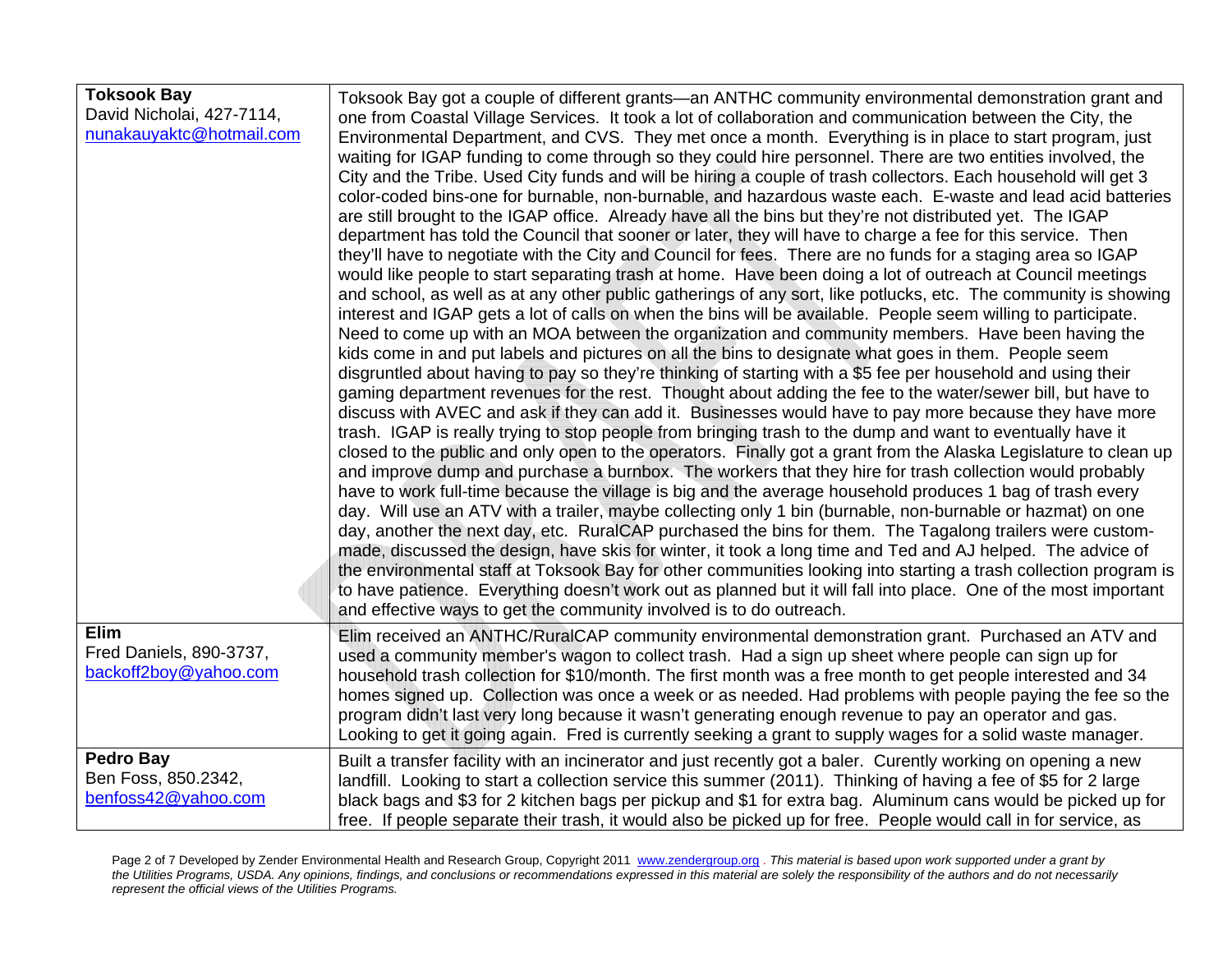|                                                                         | needed. Trying to keep people from going into the landfill because of landfill control and contamination risks.<br>Community seems to think it sounds okay. Charges for businesses would be the same per bag. Thought<br>about having a fixed fee of \$50-100 because they have so much trash but decided against it. 19 years ago,<br>there was a contract for \$25/month per household and had a trash collection program for 4 years. It was<br>difficult to access all households in winter or summer time. From BIA used equipment program, got a couple<br>of 30 ft connexes and RuralCAP paid for shipping. Through a RuralCAP grant purchased a Big Red Honda<br>and a trailer (\$1100 from Wasilla for trailer), don't have a trailer hitch yet. Put in an access door at landfill<br>facility for people who don't want to participate in collection program to drop off trash in a designated box.<br>Then the workers will separate the trash. Looking for a new employee for 3 days/week, 4 hrs/day.                                                                                                                                                                                                                                                                                                                                                                                                                                                                                                                                                                                                                                                                                                                                                                                                                                                                                                                                                                                                                                                                                                                                                                                                                                                                                                                                                                                                                                                                                                                                                                                                                    |
|-------------------------------------------------------------------------|--------------------------------------------------------------------------------------------------------------------------------------------------------------------------------------------------------------------------------------------------------------------------------------------------------------------------------------------------------------------------------------------------------------------------------------------------------------------------------------------------------------------------------------------------------------------------------------------------------------------------------------------------------------------------------------------------------------------------------------------------------------------------------------------------------------------------------------------------------------------------------------------------------------------------------------------------------------------------------------------------------------------------------------------------------------------------------------------------------------------------------------------------------------------------------------------------------------------------------------------------------------------------------------------------------------------------------------------------------------------------------------------------------------------------------------------------------------------------------------------------------------------------------------------------------------------------------------------------------------------------------------------------------------------------------------------------------------------------------------------------------------------------------------------------------------------------------------------------------------------------------------------------------------------------------------------------------------------------------------------------------------------------------------------------------------------------------------------------------------------------------------------------------------------------------------------------------------------------------------------------------------------------------------------------------------------------------------------------------------------------------------------------------------------------------------------------------------------------------------------------------------------------------------------------------------------------------------------------------------------------------------|
| <b>Togiak</b><br>Shannon Nanalook, 493-5821,<br>miss_nanalook@yahoo.com | Program has been in place for over 10 years, since new landfill was opened. There are 20-30 metal<br>dumpsters located throughout the community, where 5-10 households use one dumpster. They used to have<br>plastic covers to keep trash contained but the latches broke and there is a lot of wind-blown litter now. It gets<br>picked up when it gets really bad. Dumpsters are emptied 3 times a week (with an extra pickup after holidays)<br>with a garbage truck and trash is taken to dump for burning. The operators wear steel-toed boots, goggles,<br>and gloves when handling trash. Collection fees are \$10/month per household (~230 households, but not all<br>pay). Thought about adding bill to water/sewer. The collection fee for businesses depends on how many<br>dumpsters they use—the store pays \$100/month for one dumpster, school pays \$200/month for 2 dumpsters,<br>smaller businesses pay \$40/month and the lodges pay \$150 per boatful of trash. Burning is carried out in a<br>burnbox at the end of the day, when winds are away from town. While people are supposed to be doing trash<br>separation, there is no easy way to do that because there are no separate containers or dumpsters for<br>burnables and non-burnables. The operators do as much waste separation as possible without actually going<br>through people's garbage. The City owns the land the landfill is on and runs the program. City pays for<br>operators' salary, program equipment, and gas. IGAP runs the recycling program—cans, lights, ink cartridges,<br>toners, alkaline batteries. Lead-acid batteries are dropped off in City shop. City announces via vh scanner to<br>bring out batteries and they're picked up by side of the road. There hasn't been a lot of outreach but IGAP is<br>hoping to do more with their new workplan. They would like to focus on trash separation & recycling so the<br>smoke is not so bad. Residents still go to the dump but only to the salvage area. They're pretty good about<br>leaving trash undisturbed. The landfill is open to the public during posted summer and winter hours, except<br>during burning. The program works pretty well, but more dumpsters are needed. Need to work on trash<br>separation—maybe have different color trash bags for burnables and non-burnables, or different dumpsters.<br>Having a collection program has improved dump a lot. There used to be burning trash everywhere. People<br>used to burn everything in 55-gallon drums. Now that the new landfill is open, people really like not having to<br>self-haul trash. |
| <b>Napakiak</b><br>Joseph, 589-2140,<br>napakiakepa@yahoo.com           | There are Tagalong trash bins throughout the village where people can dump trash. Bins are emptied twice a<br>week by attaching to an ATV. It is free of charge. People can also self-haul, the dump is open to public. Not<br>too many complaints about program, but more trash bins are needed.                                                                                                                                                                                                                                                                                                                                                                                                                                                                                                                                                                                                                                                                                                                                                                                                                                                                                                                                                                                                                                                                                                                                                                                                                                                                                                                                                                                                                                                                                                                                                                                                                                                                                                                                                                                                                                                                                                                                                                                                                                                                                                                                                                                                                                                                                                                                    |

Page 3 of 7 Developed by Zender Environmental Health and Research Group, Copyright 2011 www.zendergroup.org . *This material is based upon work supported under a grant by the Utilities Programs, USDA. Any opinions, findings, and conclusions or recommendations expressed in this material are solely the responsibility of the authors and do not necessarily represent the official views of the Utilities Programs.*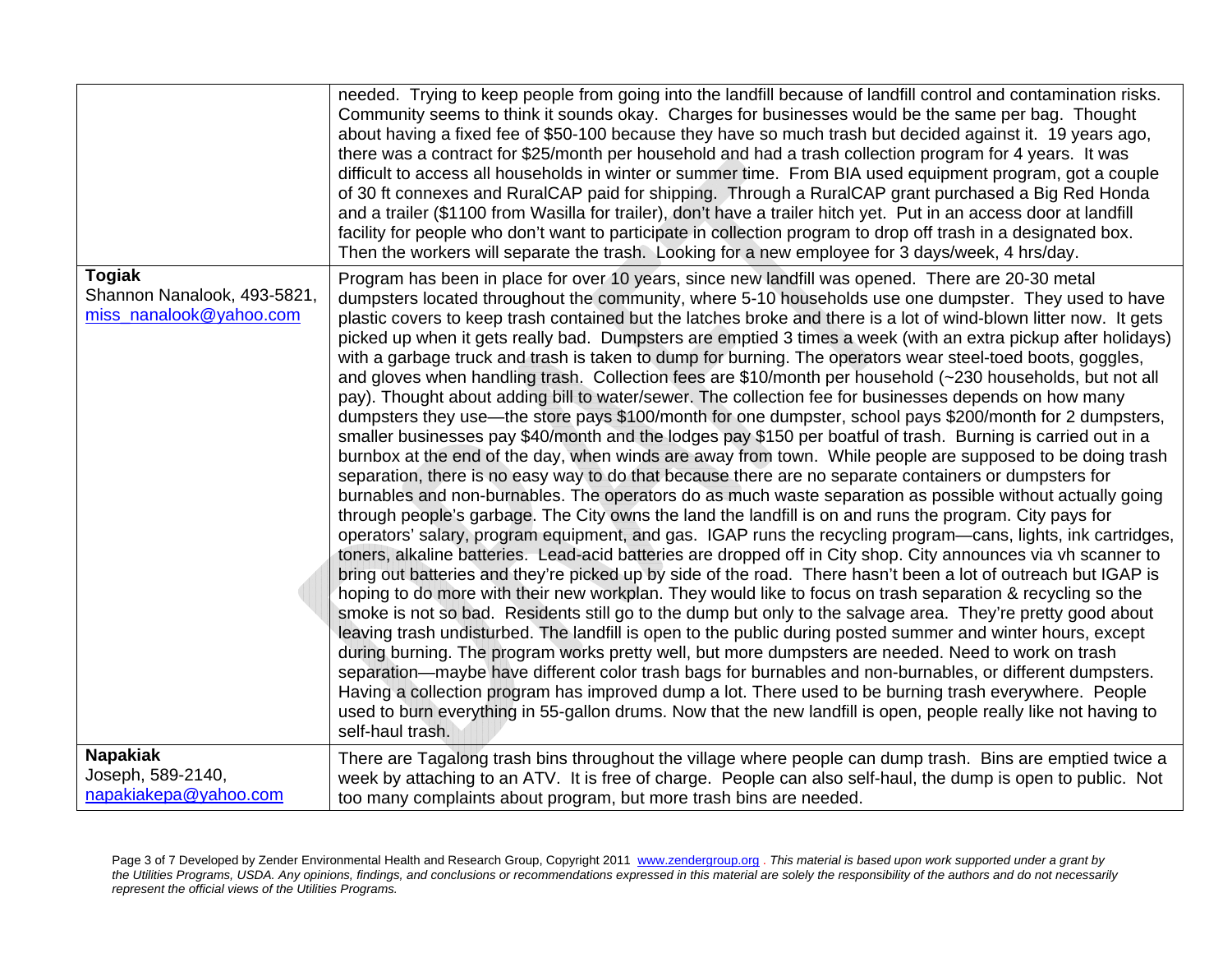| <b>Yakutat</b><br>Maryann Porter, 784-3238 X<br>236, maporter@ytttribe.org                                                     | Ted Jacobson from RuralCAP was recently there and he assessed landfill. He recommended implementing a<br>blanket fee for households and businesses and maybe even B&Bs during high season for disposing of trash at<br>the landfill and landfill operations. The Solid Waste Committee has made an official recommendation to the<br>City. Currently, people take their trash and drop off in a designated area free of charge. Landfill operator<br>separates trash and burns in a pit when winds are favorable. There is a community member who uses his<br>own pick up truck and collects trash once a week from people who sign up for \$52/month and takes it to dump.                                                                                                                                                                                                                                                |
|--------------------------------------------------------------------------------------------------------------------------------|----------------------------------------------------------------------------------------------------------------------------------------------------------------------------------------------------------------------------------------------------------------------------------------------------------------------------------------------------------------------------------------------------------------------------------------------------------------------------------------------------------------------------------------------------------------------------------------------------------------------------------------------------------------------------------------------------------------------------------------------------------------------------------------------------------------------------------------------------------------------------------------------------------------------------|
| Koyuk<br>Freida Moon-Kimoktoak--<br>koyukenvironment@arctic.net;<br>963-3651; Ivett from City, 963-<br>2456, tkauti@hughes.net | City handles trash collection program. The program has been going since 1998. Seems to be working pretty<br>well. Household trash collection twice a week for \$25.50/month for residents and \$81.60/month for<br>businesses. Some people separate burnables from non-burnables. The garbage truck is a flat bed Ford<br>F350, trash goes in back and is taken to dump for burning in burnbox. Community members don't really visit<br>dump and don't burn trash. There are 2 operators who work 4 hrs/day. IGAP also does large item pick up in<br>spring and fall. There is a separate bill for trash collection, not everyone pays. Collection has helped a lot of<br>people who can't make it to dump on their own, like the elders.                                                                                                                                                                                  |
| <b>Mekoryuk</b><br>Bessie Weston, 827-8828                                                                                     | Trash collection is \$15/month for residents and \$30/month for businesses. Program has been running since at<br>least 2007. Collection is once a week. Anyone who wants service comes to IRA and prepays, then collector<br>picks up from household and takes to dump for burning in burnbox. 1 worker hired through IGAP, 5 hrs/day, 1<br>day/wk. Participation is low, in the summer there are only 6 households that do it. Dump is self-haul.<br>Collector burns what he collects; residents burn own trash when disposing at dump. Collector uses an ATV<br>with cage trailer. The biggest obstacle has been to get community involved. Recently purchased a printer and<br>will post posters throughout community. Not a full-grown program yet, looking to expand. Have been using<br>Zender website for materials.                                                                                                |
| <b>Newhalen</b><br>City operates program, 571-<br>1226                                                                         | The City manages the landfill. No trash collection, landfill is self-haul. After big fire at Iliamna, they have<br>people watching the dump regularly. Residents pay \$30/month per household to have their trash burned by<br>the landfill operator. Businesses pay \$300/month. Fees have been in place for a long time. Operator works 2<br>hrs/day, 4 times a week. There are separate piles for non-burnables (metal, batteries, furniture, etc.) and<br>burnables and residents are responsible for putting trash in appropriate pile. Having an operator do the<br>burning has made a big difference. Before that, everyone used to burn their own trash. Residents don't mind<br>paying the fee and almost everyone pays.                                                                                                                                                                                          |
| <b>Tetlin</b><br>Patricia Young, 883-1268                                                                                      | Working on starting a trash collection program. Have 3 Tagalong trailers that attach to ATVs. Got them<br>because of animals (moose, dogs, bears). Will place trailers in different neighborhoods around town,<br>especially near elders' houses. Don't have an operator currently so there is no one to pick up and empty the<br>trailers. Will have to be operated on a volunteer basis and considering using GA workers. Service will be free<br>at first. The village is really spread out and people would still have to go a long way to get to one of the three<br>trailers to dump their trash, so they won't want to pay. Only half of the village is plumbed so we can't add the<br>bill to water/sewer. Have an ANTHC community environmental demonstration grant for the trailers and ATV.<br>Starting small scale. Pursuing other funding for a full-time paid operator and more trailers. Landfill is pretty |

Page 4 of 7 Developed by Zender Environmental Health and Research Group, Copyright 2011 www.zendergroup.org . *This material is based upon work supported under a grant by the Utilities Programs, USDA. Any opinions, findings, and conclusions or recommendations expressed in this material are solely the responsibility of the authors and do not necessarily represent the official views of the Utilities Programs.*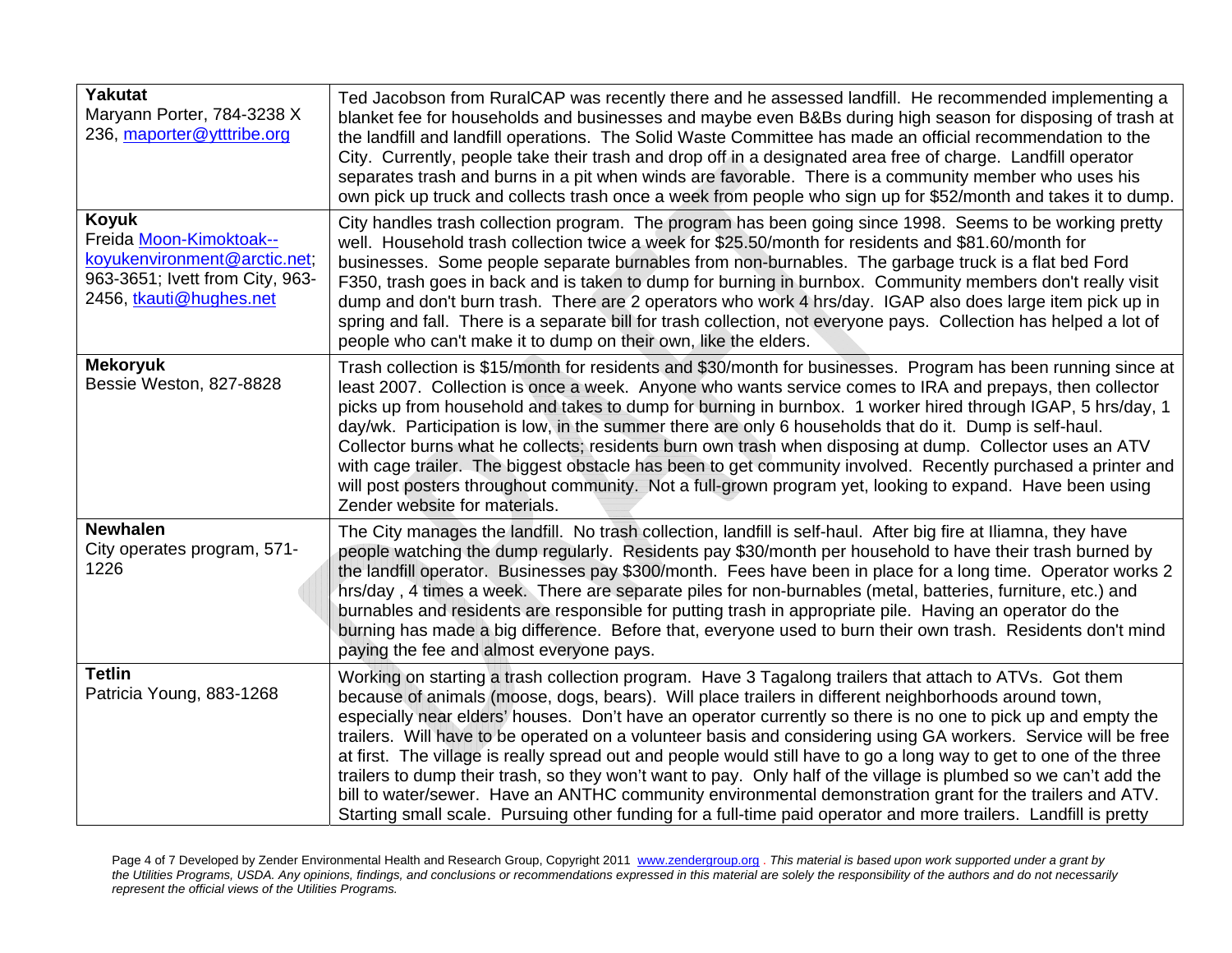|                                                                                                        | nice, it has a road, it's fenced in. Trailers will be emptied once a week. In the future, considering a \$15-<br>20/month fee per household. There are no businesses in Tetlin but thinking of charging school and council<br>building more because they produce more trash. There are ~140 people so will need 6-10 trailers. Fees are<br>in Solid Waste Management Plan. Ideally full-time operator will pick up trailers and also operate burnbox.<br>Would have to work with community to separate trash at home. Will do lots of outreach. They have a monthly<br>newsletter that is sent out to everyone. Have good turn out at any meetings. Have a recycling center where<br>e-waste, batteries, cans, lights are collected. The biggest obstacle so far has been securing regular<br>volunteers to empty trailers.                                                                                                                                                                                                                                                                                                                                                                                                                                                                             |
|--------------------------------------------------------------------------------------------------------|---------------------------------------------------------------------------------------------------------------------------------------------------------------------------------------------------------------------------------------------------------------------------------------------------------------------------------------------------------------------------------------------------------------------------------------------------------------------------------------------------------------------------------------------------------------------------------------------------------------------------------------------------------------------------------------------------------------------------------------------------------------------------------------------------------------------------------------------------------------------------------------------------------------------------------------------------------------------------------------------------------------------------------------------------------------------------------------------------------------------------------------------------------------------------------------------------------------------------------------------------------------------------------------------------------|
| Algaaciq (St. Mary's)<br>Ursula Prince, 438-2935,<br>algaaciq_epa@yahoo.com;<br>Sven at City, 438-2515 | The City runs the program. Household collection, twice a week, with a garbage truck. Once a week for<br>burnables, once a week for non-burnables. Fees are \$10/month per household, added to water/sewer bill.<br>Businesses pay @1,200 annually. The City is in the process of making it mandatory for the operator to handle<br>all trash. Currently, some people still go to dump. IGAP provides quarterly newsletters to do education on<br>recycling and trash separation. Program has been going for at least 12 years, probably more. Works out<br>really well. Only downfall is having enough funding. Most people pay their bill and collection stops if they<br>don't pay. Have 2 operators, one drives, one picks up and crushes. Have on-call workers, if regular operators<br>can't make it. Operators have attended RALO training, had the training in Algaaciq. Operators carry out<br>burning in a burnbox, when winds are away from town. Landfill is maintained pretty well. No one is allowed to<br>burn trash. It's a big improvement. Before there was trash everywhere. They were trying to control the dump<br>by having hours, etc. but it was hard because people would just throw their trash outside when dump was<br>closed. Looking into having ordinances for C&D waste. |
| <b>Chignik Bay</b><br>Jeanette Carlson, 749-2481                                                       | Have 3 dumpsters. Used to be 2 but used left over funds from IGAP to get 3 <sup>rd</sup> . Ordered them custom-made<br>from Bob's Services in Anchorage. They work really well. Dumpster attaches to garbage truck and is hauled<br>to dump and emptied. Dumpsters are placed in the busiest part of the village. Dumpsters have huge doors on<br>both sides. There are steps built in too, for easier access. The first two trailers were \$5700, they were trucked<br>to Homer for $\sim $1,200$ per dumpster and then were put on barge for another $\sim 2,000$ . Last dumpster was<br>\$7,200. They're great, don't dent, don't rust. Fees are \$37/month per household, \$1,200/month for Trident<br>Cannery. Cannery produces a lot of trash, garbage truck has to go 3-4 times a day to pick up. Some people<br>still go to dump. Open pit burning. Large items are self-haul. There are several separate piles at dump for<br>metal, white goods, tires, etc. There is 1 operator that empties the dumpsters. Once a week in winter or when<br>they're full and twice a week in summer. Fees are added to water/sewer bill. Have had dumpsters for 10-12<br>years.                                                                                                                             |
| Ft. Yukon<br>IGAP 662-2581, City 662-<br>2479                                                          | City runs program. Trash is picked up from households once a week at no charge with a garbage truck.<br>Businesses pay \$100/month.                                                                                                                                                                                                                                                                                                                                                                                                                                                                                                                                                                                                                                                                                                                                                                                                                                                                                                                                                                                                                                                                                                                                                                     |
| <b>Chignik Lagoon</b><br>Delissa McCorkick, 840-2281                                                   | There are 4 centrally located dumpsters around the community for people to drop off their trash. Elders can<br>get household collection, if needed. Residents do not visit the dump regularly. Dump is locked and access is                                                                                                                                                                                                                                                                                                                                                                                                                                                                                                                                                                                                                                                                                                                                                                                                                                                                                                                                                                                                                                                                             |

Page 5 of 7 Developed by Zender Environmental Health and Research Group, Copyright 2011 www.zendergroup.org . *This material is based upon work supported under a grant by the Utilities Programs, USDA. Any opinions, findings, and conclusions or recommendations expressed in this material are solely the responsibility of the authors and do not necessarily represent the official views of the Utilities Programs.*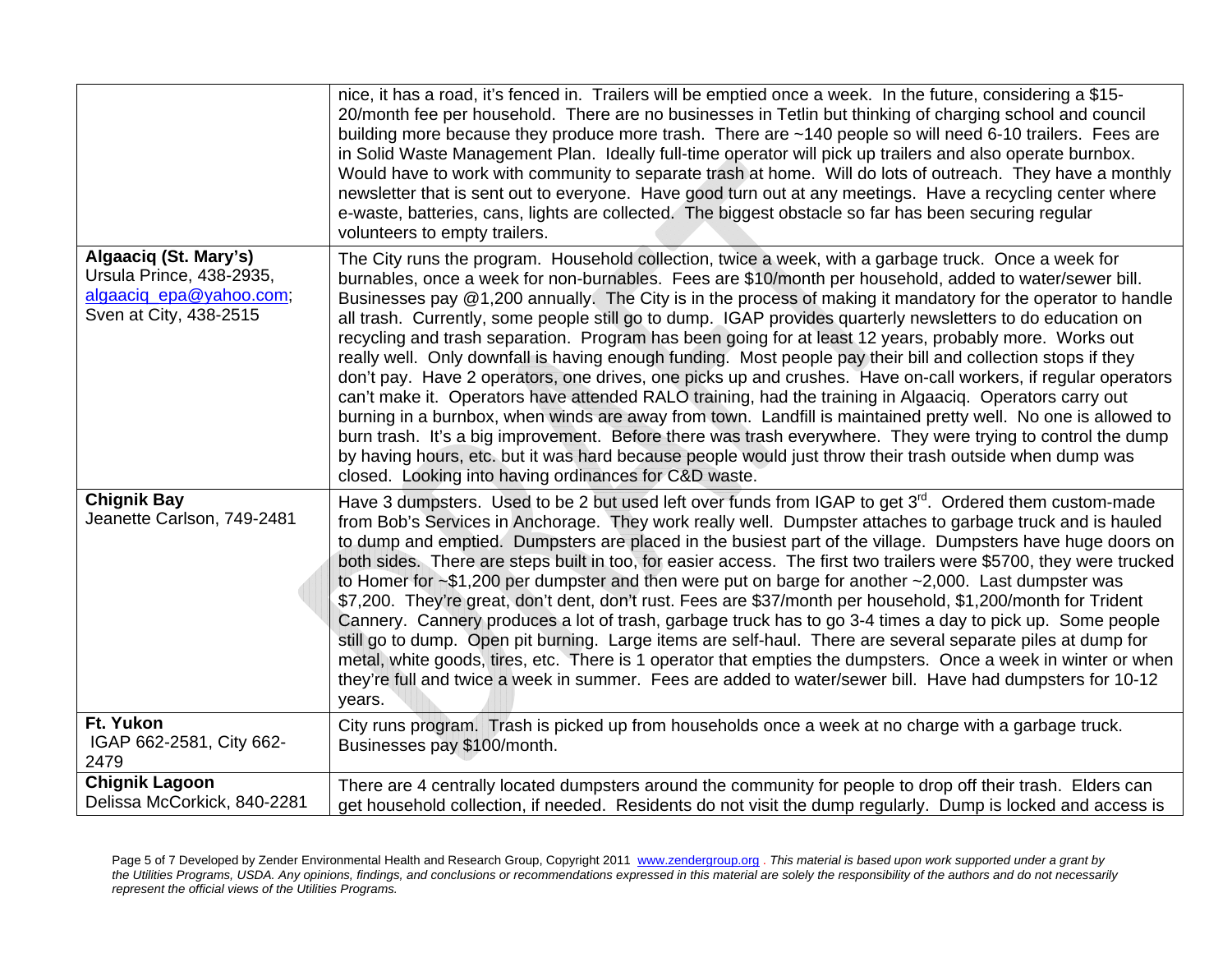|                                                                                | by appointment only. If residents choose to take trash to dump, charges are \$10 per truck load or \$30 for<br>commercial load. The dumpsters have been in the community for a few years and are the same ones that<br>Chignik Bay has, ordered custom-made from Bob's Services in Anchorage (see photos). The dumpster<br>attaches to the garbage hook truck (again same as the one in Chignik Bay) and is hauled to burn site out of<br>town, where trash is burned. There is one worker who operates this program. Residents do not pay user<br>fees.                                                                                                                            |
|--------------------------------------------------------------------------------|-------------------------------------------------------------------------------------------------------------------------------------------------------------------------------------------------------------------------------------------------------------------------------------------------------------------------------------------------------------------------------------------------------------------------------------------------------------------------------------------------------------------------------------------------------------------------------------------------------------------------------------------------------------------------------------|
| <b>Kasigluk</b><br>IGAP, Annie Andrew 477-<br>6032,<br>akandrew IGAP@yahoo.com | Trash collection program has been in place for a few years and is run by the Tribe. Residents who would like<br>their trash picked up have to go in and pre-pay. It is \$10/month for household pick-up. About 30% of the<br>community participates and the rest haul their own trash to the dump. Businesses haul their own trash. Soon<br>Kasigluk will have water/sewer and would like to add the trash bill to that utility bill. Refuse collectors are paid<br>from the Tribe's general funds. Trash is picked up using an ATV hooked up to a trailer, a snowmachine with a<br>sled, or a boat in summer. The trailer and the sled were custom-made by the Tribe (see photos). |
| Angoon<br>Walter Jack, 788-3411, ext.<br>30; agn.tribal@gmail.com              | The City operates a household trash collection program twice a week. Businesses haul their own trash. Fees<br>are \$10/month and are added to water/sewer bills, but people don't always pay them. Trash collection was<br>carried out using a 10-yard truck but it broke down. While repairs are underway, the City is using a flat-bed<br>truck to pick up garbage. The school pays \$100/month and businesses pay \$75/month.                                                                                                                                                                                                                                                    |
| <b>Nome</b><br>Anahma Saito, 443.4249                                          | Household collection with a garbage truck once a week; \$50/month, on electricity bill, program has been<br>going on for a few years.                                                                                                                                                                                                                                                                                                                                                                                                                                                                                                                                               |
| <b>Pilot Station</b><br>Martin Kelley 549-3373                                 | A trash collection program is in the FY12 IGAP workplan. IGAP is expecting to hire 2-3 workers who would<br>spend 15 hrs/week total for trash collection. The Tribe has an ATV and a cart, which will be used for collecting<br>garbage from households. The fee will be at least \$5/month.                                                                                                                                                                                                                                                                                                                                                                                        |
| <b>Chignik Lake</b><br>Inez O'Domin, 845-2888,<br>chigniklake igap@hotmail.com | There are around 20 custom-made trailers that are located throughout the community for residents to drop off<br>their trash. Dumpsters with lids were made out of wood by the Tribe and placed in the community 5-6 years<br>ago. One worker empties dumpsters into a flat-bed truck and takes trash to dump twice a week. Residents<br>receive a garbage bill for \$10/month. The program works pretty well and people have stopped going to the<br>dump to haul their garbage.                                                                                                                                                                                                    |
| <b>Brevig Mission</b><br>Alfred Kiyutelluk at City, 642-<br>3038               | Trash is picked up from households once a week. User fees are \$20/month together with water and sewer<br>bill. About 80 households participate. Program has been going on for a long time and seems to work pretty<br>smoothly, no complaints from residents. There are two refuse collectors that have been trained and certified.<br>They work 3 days a week, 5 hrs a day. Trash is picked up with an ATV and a cart, which the City made. The<br>cart is basically a big box on wheels, made out of wood and iron, and is 5x10 feet. Trash collection is year-<br>round.                                                                                                        |
| <b>Teller</b><br>Joylynn Kutzruk at City, 642-<br>3401                         | Trash collection program has been operating for quite a while. User fees are ~\$30/month for residents and a<br>separate garbage collection bill is sent out every month. Trash is picked up from households by a pick-up<br>truck and, if that is not available, by a 4-wheeler and cart. Everybody's trash is picked up and residents do not                                                                                                                                                                                                                                                                                                                                      |

Page 6 of 7 Developed by Zender Environmental Health and Research Group, Copyright 2011 www.zendergroup.org . *This material is based upon work supported under a grant by the Utilities Programs, USDA. Any opinions, findings, and conclusions or recommendations expressed in this material are solely the responsibility of the authors and do not necessarily represent the official views of the Utilities Programs.*